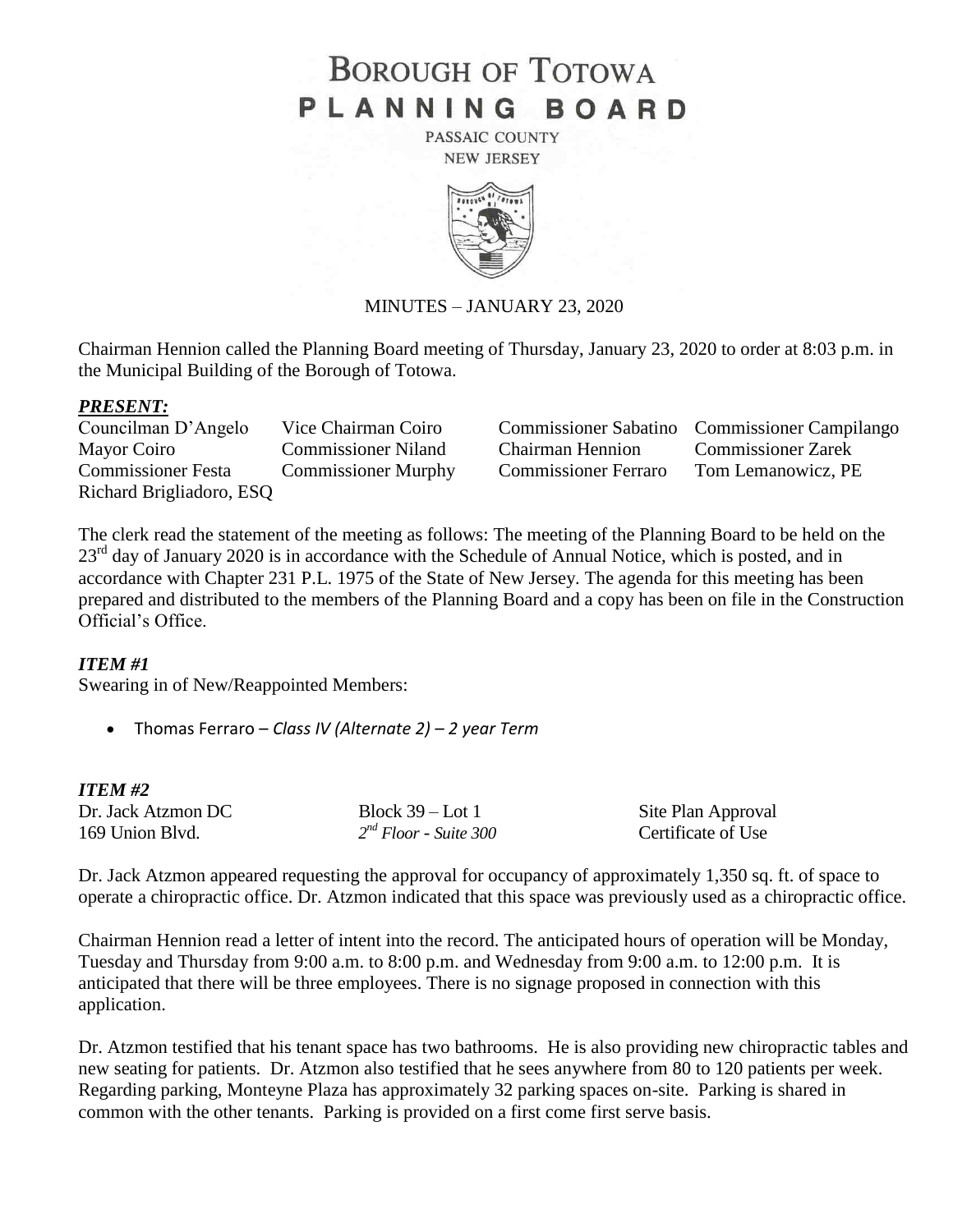# PLANNING BOARD MEETING JANUARY 23, 2020 MINUTES CONTINUED **PAGE 2**

*ITEM #3*

A motion was offered by Commissioner Campilango and seconded by Commissioner Festa to approve the minor site plan as presented. This approval is subject to and contingent upon the following conditions and will be memorialized in a Resolution at a future date:

- 1. The construction of internal partitions, exits, entrances and fire safety devices are subject to and require the approval of the fire sub-code official, the fire inspector and the building inspector.
- 2. The applicant will supply the Chief of Police with an emergency contact list and will also obtain the approval of the Police Chief in regards to all alarms and security devices.
- 3. There will be no outside storage of equipment or materials.
- 4. There is no signage proposed in connection with this application.
- 5. The Applicant shall obtain and maintain any and all licenses, certificates or permits from any and all licensing authorities, including, but not limited to, the Borough of Totowa, County of Passaic, State of New Jersey or any federal agency having jurisdiction hereunder.
- 6. All terms and conditions of the Board's prior resolutions remain in full force and effect except as satisfied or amended and not in conflict with this approval.

Nine agreed to a roll call vote… 9-0

| -------                     |                        |                    |
|-----------------------------|------------------------|--------------------|
| Hillery Street Café & Grill | Block $116 -$ Lot $10$ | Site Plan Approval |
| 142 Totowa Road             |                        | Certificate of Use |

Marlon Alexander appeared requesting approval for continued occupancy of approximately 2,100 square feet of space to reopen the existing restaurant under the original name Hillery Street Restaurant & Grille. The restaurant is a sit down and take-out family style restaurant.

Chairman Hennion read a letter of intent into the record. The Applicant will serve breakfast, lunch and dinner. The Applicant will also provide catering services. The anticipated hours of operation will be 7:00 a.m. to 3:00 p.m. seven days per week. The Applicant intends to expand the hours of operation to 8:00 p.m. to provide dinners on Thursday, Friday and Saturday. The Applicant anticipates having approximately 5 to 7 employees.

Mr. Alexander testified that the restaurant has purchased a new stove, changed countertops and repainted the interior space. Parking is shared in common with other tenants and customers of this shopping center. With respect to signage, the Applicant will place a sign in the space provided on the existing sign box. The sign will be internally illuminated.

A motion was offered by Commissioner Campilango and seconded by Commissioner Festa to approve the minor site plan as presented. This approval is subject to and contingent upon the following conditions and will be memorialized in a Resolution at a future date:

- 1. The construction of internal partitions, exits, entrances and fire safety devices are subject to and require the approval of the fire sub-code official, the fire inspector and the building inspector.
- 2. The applicant will supply the Chief of Police with an emergency contact list and will also obtain the approval of the Police Chief in regards to all alarms and security devices.
- 3. There will be no outside storage of equipment or materials except that which has been identified.
- 4. The applicant will comply with the Totowa Sign Ordinance. The Applicant is permitted to install a sign in the existing sign box affixed to the front façade of the building. The Applicant is also permitted to install signage in the window which shall not exceed 20 percent (20%) of the window area.
- 5. The Applicant shall obtain and maintain any and all licenses, certificates or permits from any and all licensing authorities, including, but not limited to, the Borough of Totowa, County of Passaic, State of New Jersey or any federal agency having jurisdiction hereunder.
- 6. All terms and conditions of the Board's prior resolutions remain in full force and effect except as satisfied or amended and not in conflict with this approval.

Nine agreed to a roll call vote… 9-0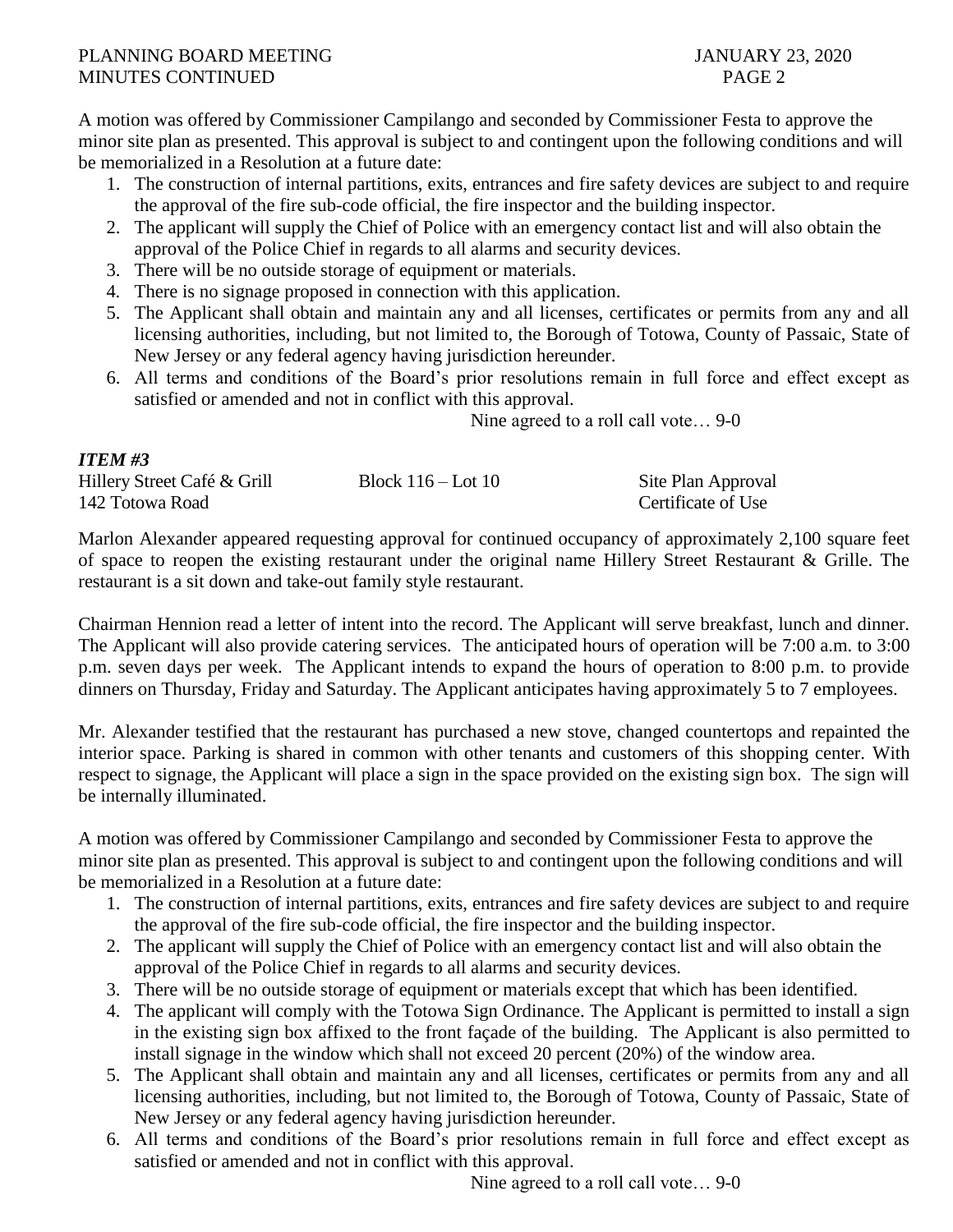# PLANNING BOARD MEETING **FULL AND SECURE 2020** JANUARY 23, 2020 MINUTES CONTINUED PAGE 3

*ITEM #3*

Fiber Fitness Block 177 – Lot 2 Site Plan Approval 1 Route 46 West **Certificate of Use** Certificate of Use

Ira A. Cohen, Esq., Robert Truskosky and Caley Lacerda-Filho appeared requesting approval for the occupancy of approximately 7,850 sq. ft. of space. Mr. Cohen explained that Fiber Fitness is a low cost and high volume business model with a variety of offerings such as brand new strength equipment from leading brands in the fitness industry, a full service juice bar, massage chairs for muscle recovery aid, a turf area reserved for dynamic strengthening and conditioning training as well as a secluded space reserved for high intensity interval group training. The Applicant will also have an area reserved for bathrooms and lockers for members. The Applicant will also have a podcast studio for interviewing members and guests.

Chairman Hennion read the applicant's letter of intent into the record. The anticipated hours of operation are expected to be from 5:00 a.m. to 11:00 p.m. Monday through Friday and Saturday and Sunday from 7:00 a.m. to 7:00 p.m. There will be approximately 6 employees. The Applicant anticipates requiring approximately fifty parking spaces. The parking is shared in common with other tenants at the shopping center.

Mr. Truskosky further testified as to the nature of the business. In regard to signage, the Applicant is proposing a building façade sign on the front of the building. The proposed signage will be no larger than the existing sign box. In addition, the Applicant is proposing a rooftop sign facing Route 46. The Applicant's signage will be no larger than the previous roof signage for the former tenant CKO.

A motion was offered by Commissioner Campilango and seconded by Commissioner Festa to approve the Preliminary and Final Site Plan as presented as well as Variance Relief for signage. This approval is subject to and contingent upon the following conditions and will be memorialized in a Resolution at a future date:

- 1. The construction of internal partitions, exits, entrances and fire safety devices are subject to and require the approval of the fire sub-code official, the fire inspector and the building inspector.
- 2. The applicant will supply the Chief of Police with an emergency contact list and will also obtain the approval of the Police Chief in regards to all alarms and security devices.
- 3. There will be no outside storage of equipment or materials.
- 4. The Applicant is permitted to install a building façade sign on the front of the building be no larger than the previously existing signage and placed in the existing sign box. The Applicant is also permitted to install a sign on the rooftop facing Route 46 which signage shall be no larger than the prior signage from the former tenant CKO. The installation of any signage in the window shall not exceed 20% of the window area.
- 5. All personal trainers shall be required to obtain and to maintain any and all licenses, permits or certifications as required by the appropriate municipal, county, state or federal licensing authorities.
- 6. All terms and conditions of the Board's prior resolutions remain in full force and effect except as satisfied or amended and not in conflict with this approval

Nine agreed to a roll call vote… 9-0

A motion was offered by Commissioner Campilango and seconded by Commissioner Sabatino to approve the Planning Board Re-Organization Minutes of January 9, 2020 as prepared.

Five agreed on a roll call vote……….5-0

Commissioners Zarek, Festa, Murphy and Ferraro abstained.

A motion was offered by Commissioner Campilango and seconded by Commissioner Sabatino to approve the Planning Board Minutes of January 9, 2020 as prepared.

Five agreed on a roll call vote……….5-0 Commissioners Zarek, Festa, Murphy and Ferraro abstained.